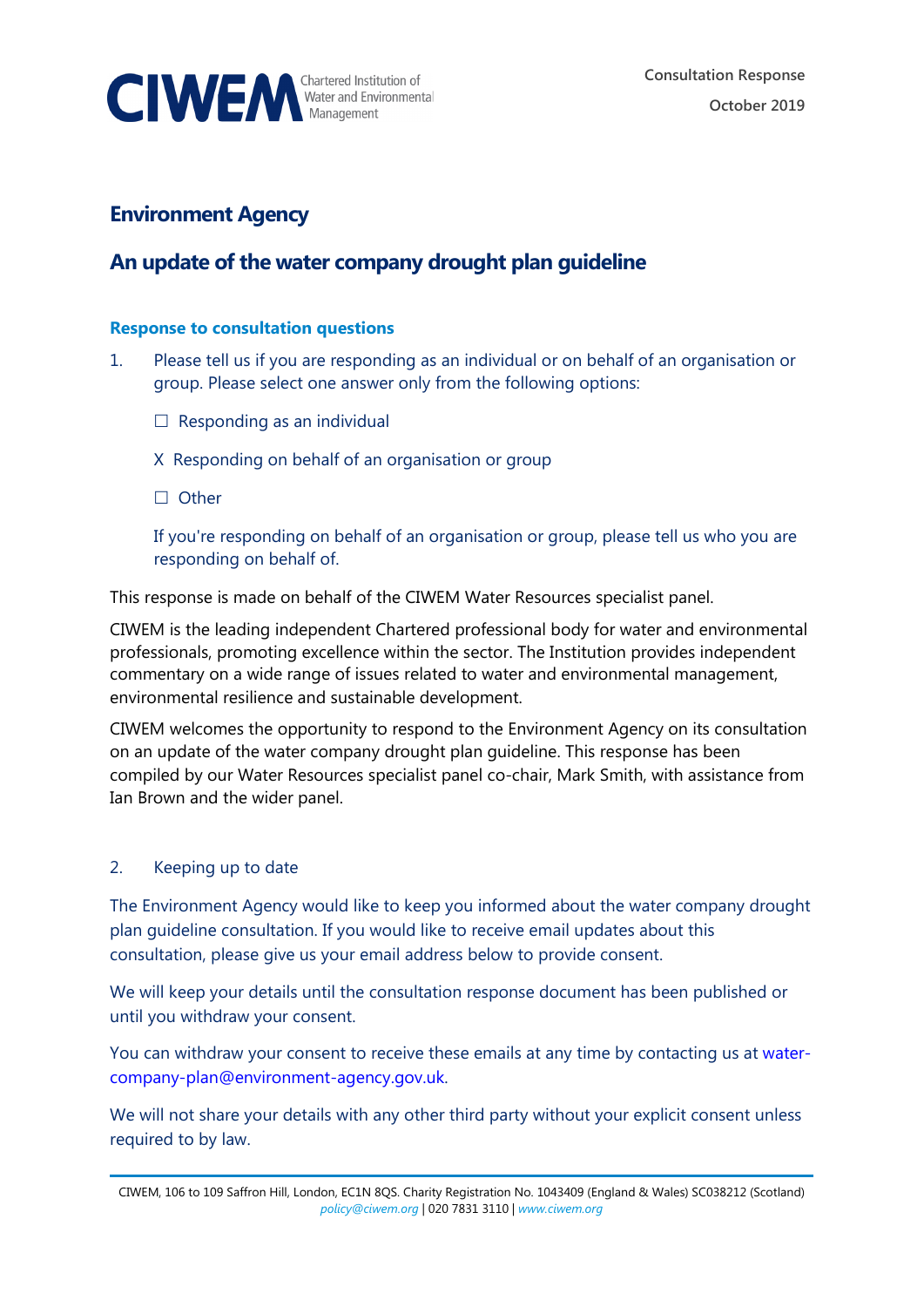The Environment Agency is the data controller for the personal data you provide.

For further information on how we deal with your personal data please see our Personal Information Charter on GOV.UK (search 'Environment Agency personal information charter') or contact our Data Protection team.

Address: Data Protection team, Environment Agency, Horizon House, Deanery Road, Bristol, BS1 5AH

Email: dataprotection@environment-agency.gov.uk

Please tell us if you would like to (tick all that apply)

X Receive an email acknowledging your response

X Receive an email to let you know that the summary of responses has been published

If you have ticked any of the boxes above, please provide us with your email address:

Email: [sarah.anderton@ciwem.org](mailto:sarah.anderton@ciwem.org)

3. Can we publish your response? We will not publish any personal information or parts of your response that will reveal your identity.

Yes.

#### 4. Please tell us how you found out about this consultation?

From the Environment Agency.

5. Do you think the technical changes to this drought plan guideline will help water companies take the right actions to manage their operations in dry weather in the future?

Please tick relevant box

- X Some
- No
- I don't know

Please explain your answer. If you ticked no, what changes do you think need to be made to allow a company to achieve this?

The guidance overall appears to reflect a useful, but pragmatic step towards inclusion of more sophisticated methods where these exist from the WRMP19 planning round, in particular to assist in understanding vulnerability to drought and the planning of responses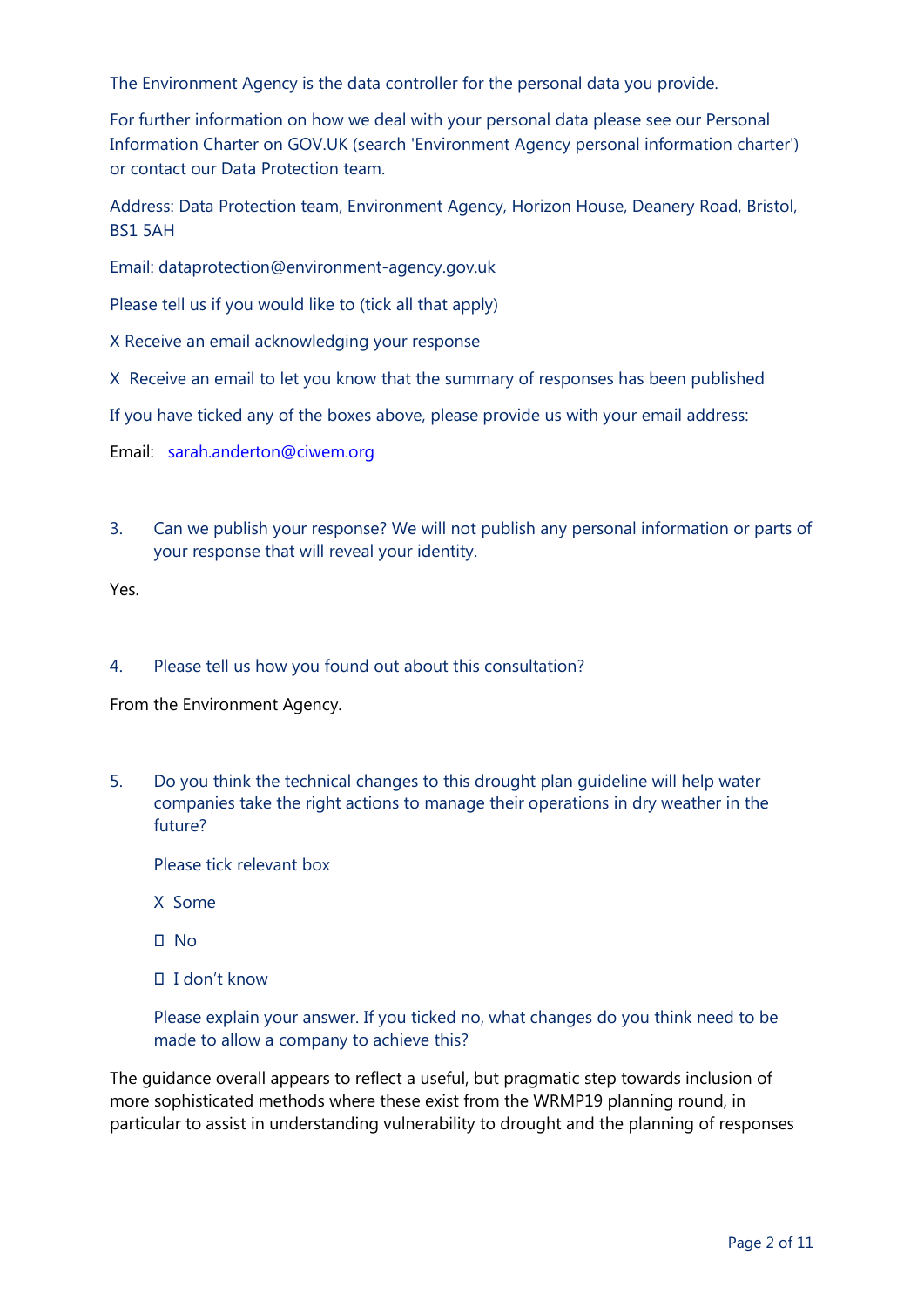to severe and extreme drought. However, we would like to raise some comments for consideration in the final guideline:

#### **Coverage**

We agree the drought plan needs to be a shorter and easier to follow, and welcome this suggestion, albeit we believe the guidance is still likely to lead to a conflict between detailed evidence needs and ease of communication. This warrants a recommended approach to be included to meet this challenge.

Previous Drought Plans have often been longer, more complex documents. Large proportions of current company plans are used to demonstrate regulatory compliance to the guidelines ('how' and 'why'), as opposed to simply presenting the 'outputs' in terms of the intended operational management action during drought ('what'). Questions and challenges of technical detail by external parties, as well as more sophisticated planning methods, also warrant additional detail and the inclusion of relatively complex information which may be desired by some stakeholders, but not the majority.

Therefore, whilst we agree with the principle of the Drought Plan being shorter and easier to follow (for people in water companies, regulators and external customers), we do not consider that this can be effectively dealt with in a single document.

A stated aim is to avoid companies having more detailed or separate internal plans. However, these internal documents will always be required to provide the detailed governance around operational activities, this information is down to valve and works operation in many cases. This information should not be included within Plans as is overly complex to an external audience and in any case cannot be included for security reasons. With this in mind, the focus of the public facing Drought Plans should be on the impact on customers and the environment from proposed drought measures, these being consistent with the more detailed internal plans.

In order to have a plan that is simple and clear to understand, whilst including the relevant technical detail, we would suggest that the guidelines recommend a non-technical summary, a shorter structured main document, with other detailed material, for instance around specific permit arrangements included within technical appendices.

#### **Coverage of peak demands**

Given the experience of a number of companies in 2018 of coincident dry weather and peak demands, the consideration of "other events such as prolonged high demand or significant peak demands caused by heatwaves" in the context of coincidence with dry weather is useful. However, it should be made clear that the Drought Plan, and the actions included (such as drought permits and orders) are not intended to deal with, or assess peak demand in isolation.

#### **Demand conditions, and outage**

We note the importance of accounting for the potential for outage to impact supply availability in drought. Inherently, company systems will always be impacted by outage to a lesser or greater extent. It would be worth making clear that companies should account for, and justify their consideration of outage and uncertainty (e.g. linked to headroom calculations) in their modelling assessments. Consideration should be made to setting a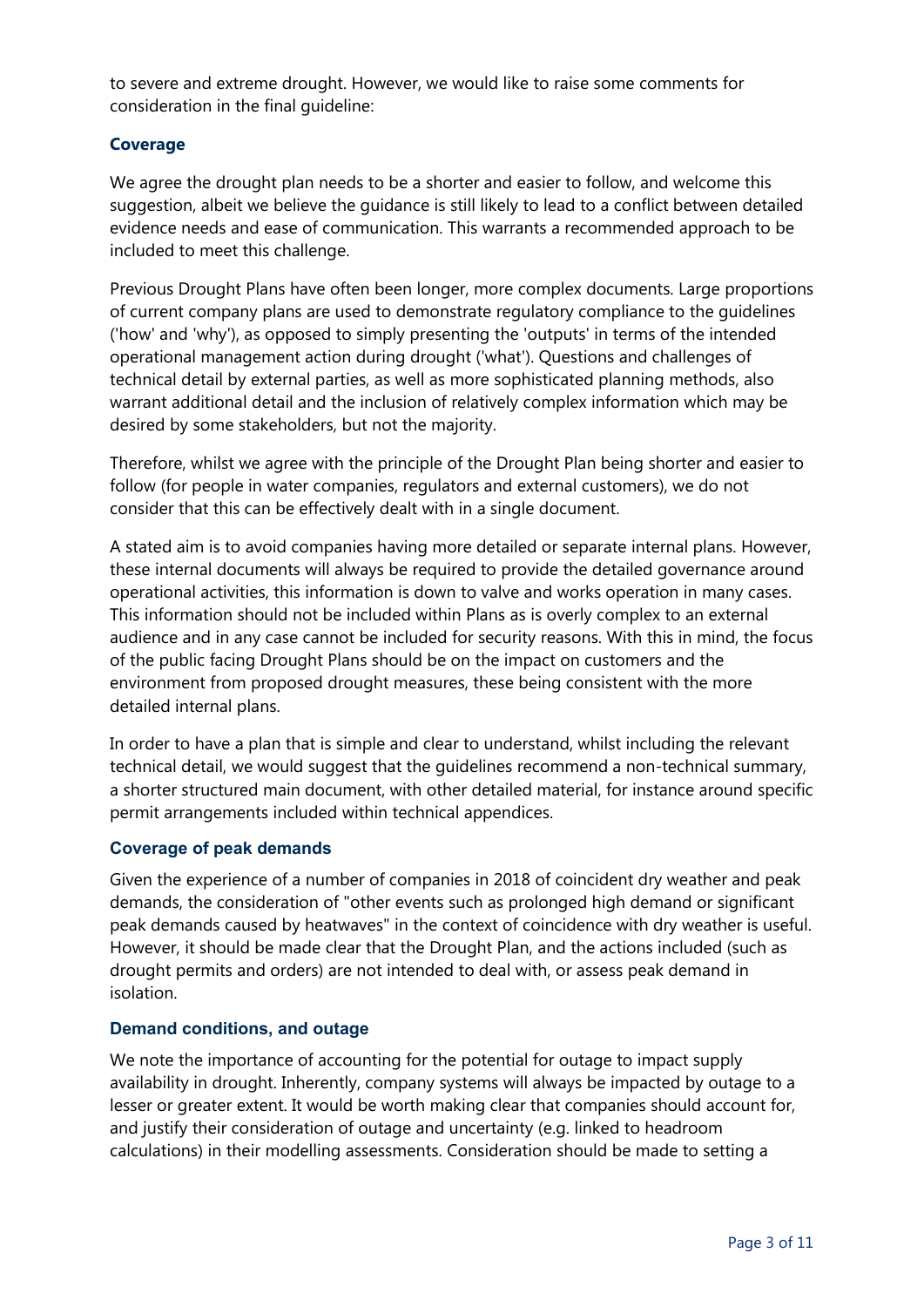consistent principle of demand conditions in the plans (i.e. dry year 'upper bound' demand, including outages and target headroom allowances, as per the UKWIR risk based planning guidelines).

## **Drought Vulnerability Framework**

We welcome the inclusion of the Drought Vulnerability Framework (DVF) from the perspective this encourages companies to explore resilience under a range of drought events, and given that it provides an excellent visualisation tool to understand risks. However, care should be taken, by way of commentary in the guidance, in comparing between companies using such approaches given the different methodologies that may be applied (e.g. the demand condition used).

The DRS combines rainfall severity, over a given period, with system response and the risk of emergency restrictions. However, in their plans companies may use system based return periods (as opposed to those calculated using rainfall and hydrological metrics), and so Guidance needs to explain these different views and their use (as covered in the UKWIR risk based planning documentation).

## **WRMP links**

The Drought Plan and WRMP inherently have different planning horizons, and the guidance could be clearer on the degree of alignment required. It is also worth contextualising the regional planning processes indicating that the WRMP is the long term plan which considers the setting of level of service/level around drought resilience and the degree of reliance on drought permits. The drought plan should then set out the operational actions to be taken in a drought, the sequencing and decision-making around those actions based on the level of service set in the WRMP. The expectation should be that Drought Plans will draw on the latest tools from the WRMP19 planning round, with some targeted refinements if available.

6. Do you think the guideline as proposed is in the most useful format to help water companies write their plans?

Please tick relevant box

Yes

X No

I don't know

Please explain your answer. If you ticked no, what changes do you think need to be made to allow a company to achieve this?

The format of the guidance is reasonably easy to digest and understand. However, the reader would be aided by:

• Ensuring the ability to download to local machines a PDF version, as previous;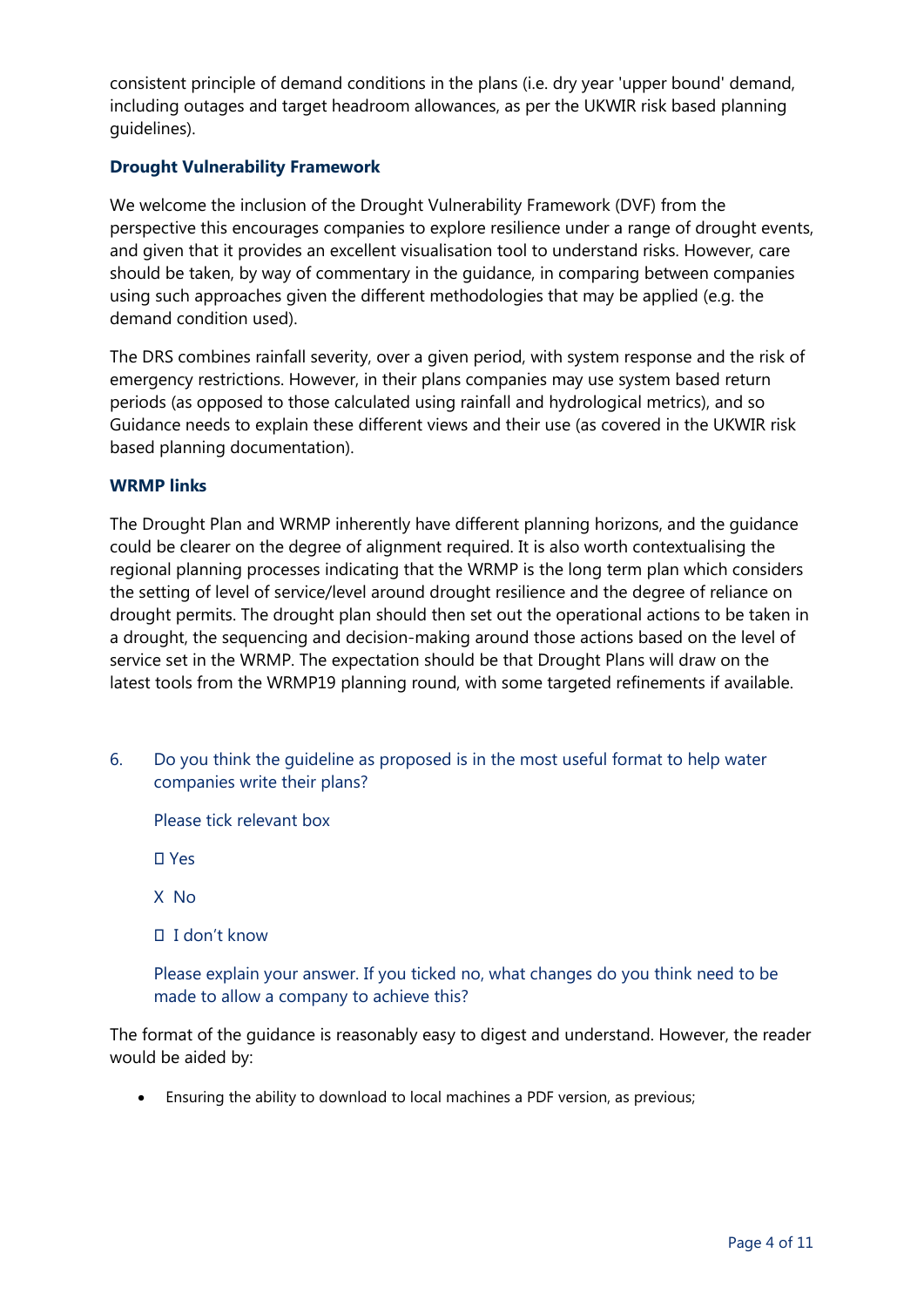- Some slight amendments to section headings. There are too many "How to write a plan" / "writing a plan" section titles. How about "The Drought Planning Process" to describe the process?
- Inclusion of summary of the key changes from previous guidelines and/or versions;
- The expectations are not always clear in the document, and in particular greater clarity on the statement 'this drought plan should look significantly different from the previous drought plan' should be changed. The guidance should instruct how the plan should be written if necessary. (note Q5). Are there particular examples in current company plans that can be referenced?; and:
- Inclusion of a tick list of technical criteria to meet for submission, akin to that used for the WRMP19 guidance.
- 7. Please tell us if there are any other actions that you think water companies should include in their drought plans.

Please tick relevant box

Yes

- X No
- I don't know

Please explain your answer. If you ticked no, what changes do you think need to be made to allow a company to achieve this?

This appears reasonably extensive, recognising that local or regional factors will mean that certain other types of actions or variants may be warranted. Such a standard coverage can never be entirely exhaustive.

The only other consideration that could be given is to the interface with EA drought plans during periods of environmental stress but lower water supply stress where water company actions could support environmentally vulnerable sites (e.g. the drying up of chalk streams across the south east in 2019 is a good example of this). This is not the core remit of the company plans and should be considered on a local basis within environmental governance. However, it may be worth recognising the merits of such activities.

8. Do you think the guideline strikes the right balance between planning for droughts that water companies might reasonably expect to experience and planning for more severe drought events?

Please tick relevant box

- X Yes
- $\Pi$  No
- I don't know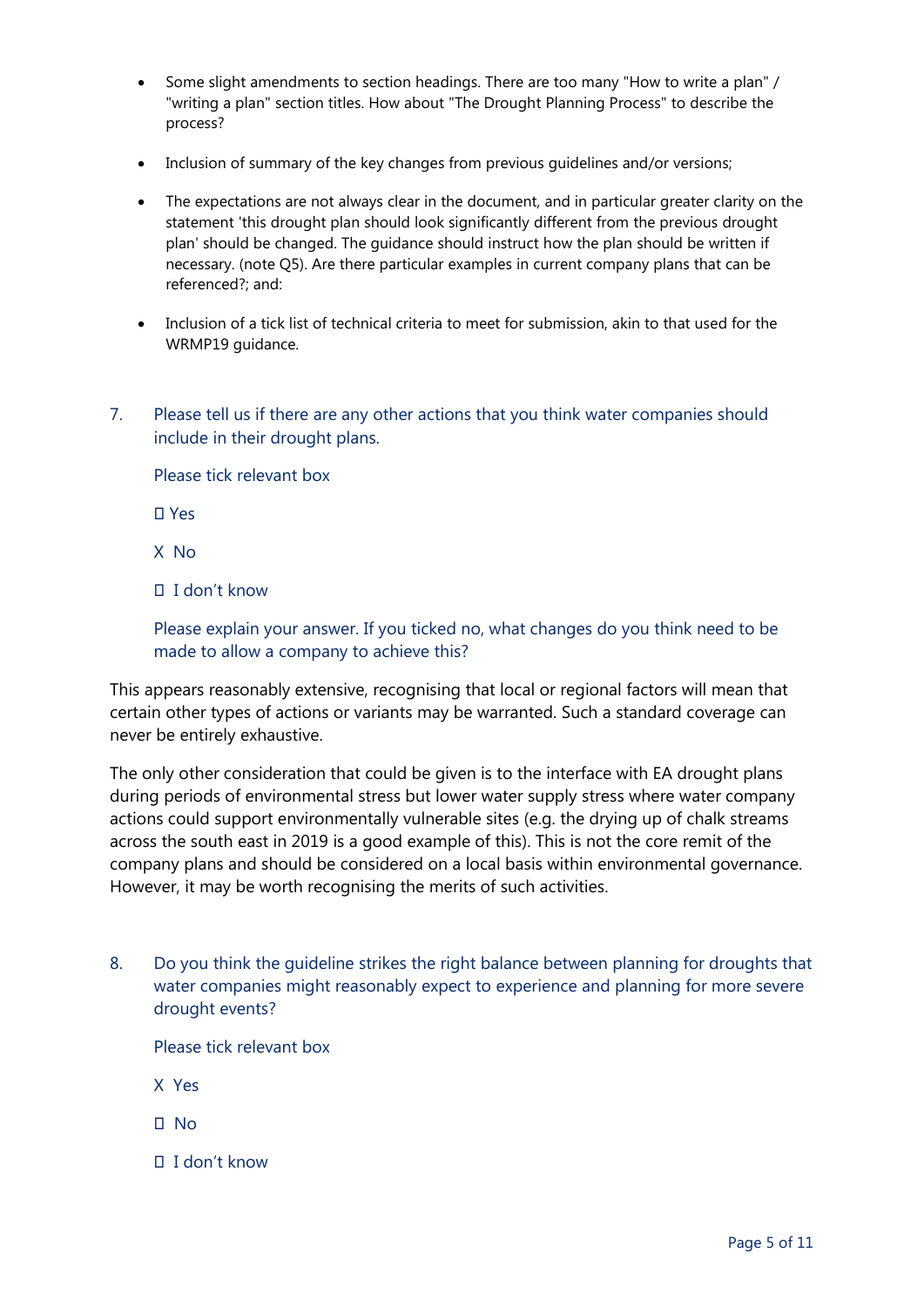#### Please explain your answer:

The guidance seems to be give a reasonable balance for the assessment of different types of events. Whilst historic events are very useful for context and to understand the level of service position, the Drought Plan needs to explain actions that could be taken during a full range of drought scenarios including the those events outside historic understanding, when environmental and security of supply consequences are likely to be greater.

However, we make the following points:

- The drought vulnerability framework has taken the industry forward in better understanding resilience to drought, however, there needs to be an acceptance within the guidance around the uncertainty in the assessment of drought probability even when using "state of the art" methods. It may be useful for companies to test their systems against indicative drought events of different severity but these will only be indicative especially at the extremes.
- It would be good to include the merits of communicating drought probability in different ways within the plan, e.g. communication using % annual probability, as opposed to return periods / frequency alone.
- Care should be taken when instructing companies to ensure a scenario that crosses all drought triggers to test the plan. For zones that can be demonstrated to be very resilient to drought, there is no benefit in having to present results for implausible or unrealistic scenarios that will cause unnecessary customer or stakeholder concern.
- 9. Please tell us if there are any other supply or demand management actions that water companies should consider.
	- X Yes
	- $\Box$  No
	- I don't know

#### Please explain your answer:

As noted under Q7, the supply and demand actions look reasonably representative, recognising that it shouldn't preclude inclusion of local or regionally specific measures. It is worth making reference to activities that may help customers reduce plumbing losses, or raise awareness in this regard.

It will be important to avoid confusion, and retain separation of Drought Plan actions and those in the WRMP, especially given the different drivers and planning horizons through:

- Explicitly stating that many WRMP options will be inappropriate due to lead times, and that supply-demand drivers are primarily assessed through the WRMP;
- Striking a balance between efficient permanent adoptions of measures if possible as a result of implementing the Drought Plan, whilst also ensuring that this does not short-cut the WRMP process (which includes more sophisticated long-term options appraisal). The guidance currently states "Where your drought plan identifies there is a need for a scheme to improve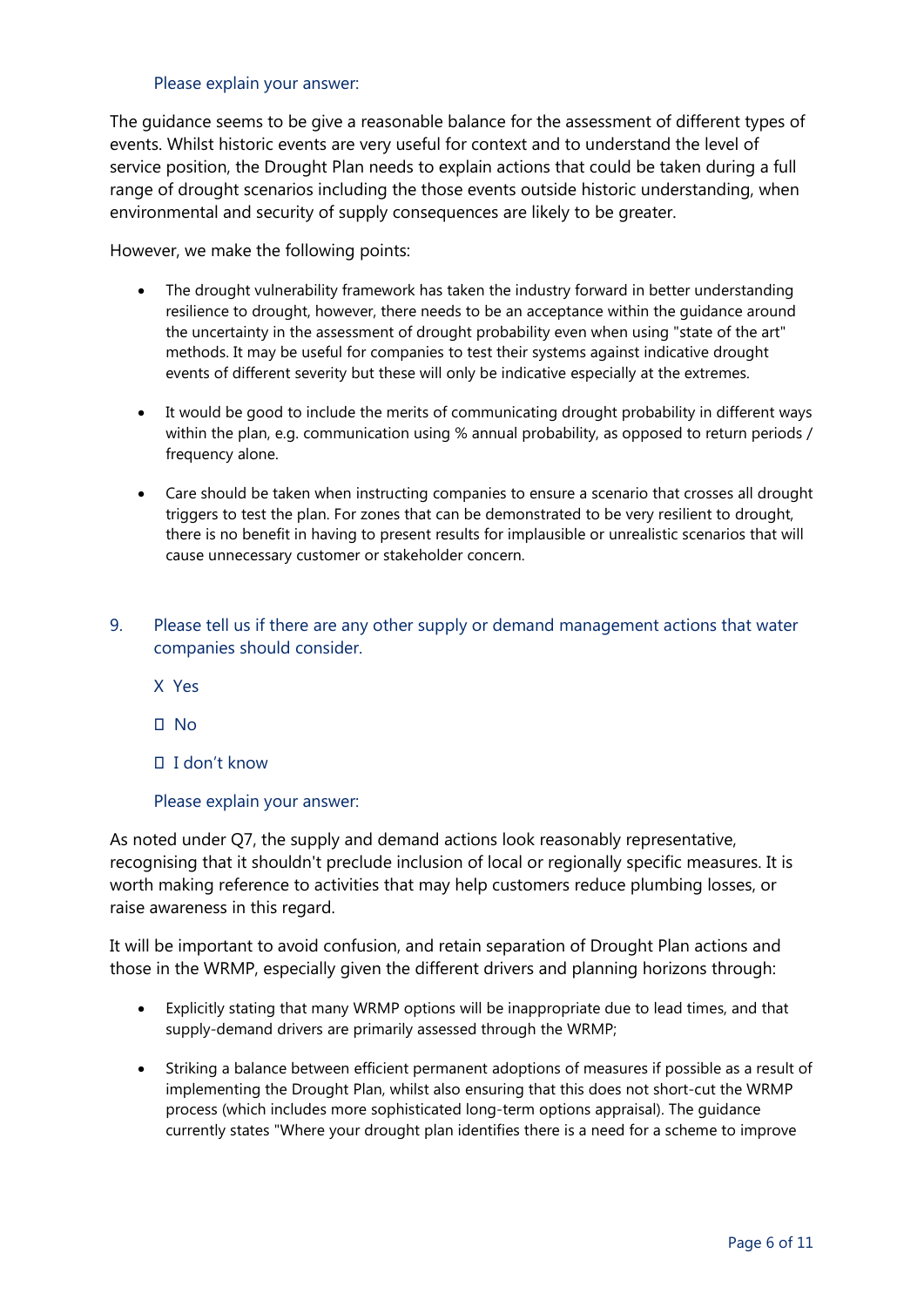resilience or to improve the supply-demand balance, include it in your next WRMP" - this seems to conflate the purpose of the two plans.

Clarity could be useful on the definition of un-used sources of water, and what requires an environmental assessment, to avoid slowing important supply side benefits to be deployed for wider benefit. Companies may routinely have sources that are only used in dry weather, or have existing unused sources that are still licensed (with environmental risks already assessed as such). These are distinct from unused sources that have no licence mechanism for use.

10. Do you think that the information required for drought orders and permits is appropriate?

Please tick relevant box

Yes

X No

I don't know

Please explain your answer. If you ticked no, what changes do you think are needed.

There are a number of useful suggestions in the guidance, however, we consider that some will not be practical (or require expectations to be managed) and/or it is unclear as to the process that should be followed.

Firstly, it is very likely that customer restrictions will provide little benefit during certain times of the year, so suitable flexibility should be promoted within the guidance around implementation.

The guidance also states that TUBs need to have a measurable impact before applying for drought permits. We would not agree with this. This is important, as the inability to demonstrate impact will increase risks associated with the plans and could also lead to greater environmental impacts further down the line. Rather, the requirement should be to demonstrate the degree of effort in implementing appropriate actions. If customer restrictions do not lead to the reductions expected, this will increase the importance of both supply and demand side measures to manage drought risk.

Given the numerous variables that can impact upon demand variability it can be extremely difficult to prove tangible demand benefits from specific courses of action. Over the short term it is difficult to disentangle the impact of demand management measures of different types from population changes during holiday periods or simply local weather patterns. This is equally difficult over longer periods as behavioural demand for water gradually grows in line with weather conditions whilst measures aim to restrict this. Artesia consultants undertook work in this area following the dry weather of 2018 and concluded that further studies are needed to better understand these behavioural links (see Q12 also). Apart from this, demand investigations during an event will place additional burdens on company's management of the drought event.

The guidance states "You should make full use of all your available licenced sources of water (As set out in your WRMP) before applying for drought permits and drought orders".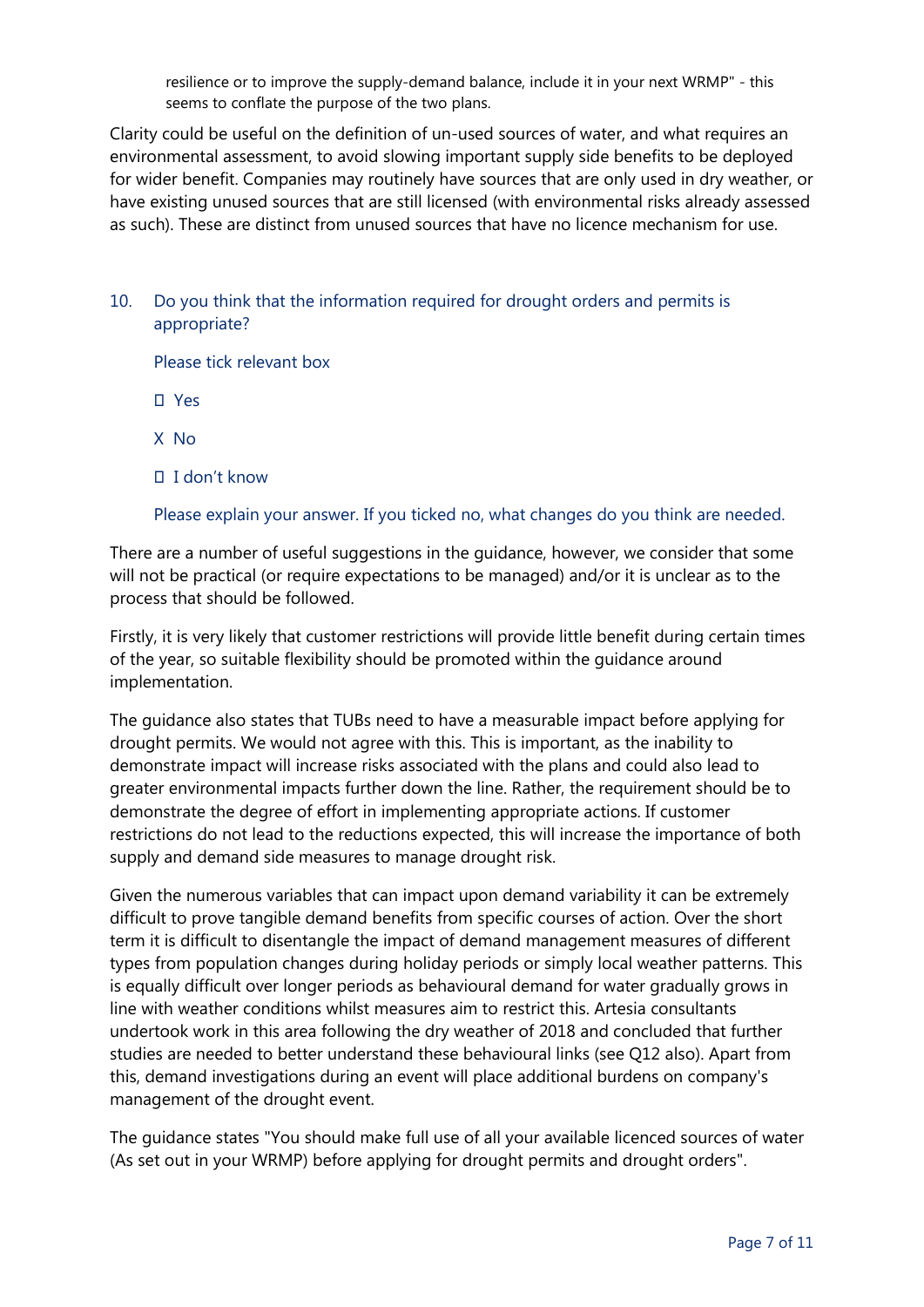Depending on drought specific conditions, such as the nature of the drought, demand levels, and in-event outage / operational constraints, this is unlikely not be possible. 'Full use' should account for evidenced exceptions, whilst ensuring that the spirit of the requirement is met. It should also be noted that the WRMP may include future sources not implemented at the time of the Drought Plan's implementation.

11. Do you think the guidance on the actions water companies could take in the event of an extreme drought makes sense?

(Please refer to the guideline and the supplementary guidance for this topic)

Please tick relevant box

X Yes

- $\Pi$  No
- I don't know

## Please explain your answer. If you ticked no, how could it be improved?

The guidance makes sense in this regard and it is useful to have highlighted the significant barriers to implementing some of these actions.

For non-industry readers it is worth ensuring in the plans that Level 1, Level 2, Level 3 and Level 4 restrictions also clearly articulated as to what this means in practice.

The guidance should not preclude companies from making actions permanent, where this can cost-effectively be achieved at the time of implementing the drought plan.

Consideration of the benefits in the context of customer and societal of interventions is also important, as well as considering this in the context of the environment (within the extreme drought guidance).

12. Do you think the guideline on communications planning will allow water companies to keep their customers informed during a drought?

Please tick relevant box

X Yes

 $\Box$  No

I don't know

Please explain your answer and tell us if there is any additional information water companies should consider.

The consultation does not ask questions around stakeholder engagement so we have included comment here.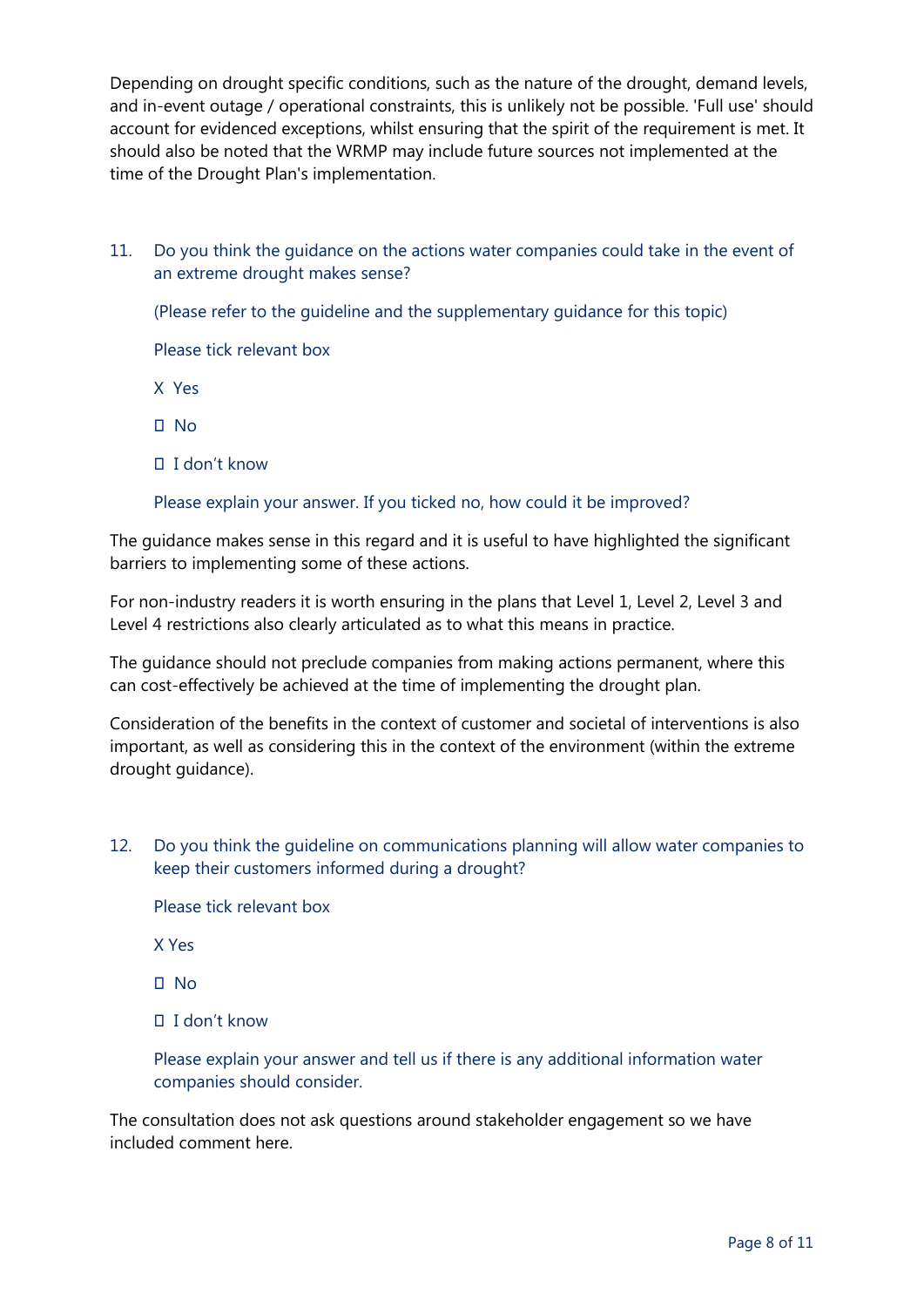We do not consider it feasible or necessary to hold discussions with all the organisations and individuals suggested in the guidance. We propose that it would be better to undertake preconsultation with a number of bodies who we know have an interest in our drought plan through previous consultations. The key is providing the opportunity for dialogue.

Regarding Communication:

The drought plan guidance should also include year on year communication before a formal drought status is declared, as reducing demand might buy more time before other measures are needed. This can be important as droughts, particularly in groundwater supported areas, can develop over several years. This is in line with the findings of the Artesia consulting work following the dry period in 2018 which suggest that communications should be aligned to ongoing drought risk assessments. This work also stresses the benefits of co-ordinating communications at a regional or national level.

In drought events, it is important that the industry and regulators clearly message that actions such as temporary use bans are not a sign of 'failure', but rather pre-defined and agreed plans to reduce impacts later, should the drought persist. This message is important to maximise the chance of buy-in from customers to the interventions proposed.

It is worth ensuring that the pre-consultation process also flags changes to the Drought Plan driven by the strategic WRMP.

The guidance notes the need to consider "How successful, effective and cost efficient, your drought management actions are (Including the effects of restrictions to water use and leakage management". The process following this assessment should be clearly stated.

13. Do you think the guidance on environmental impacts will allow for sufficient protection of the environment during a drought?

(Please refer to the guideline and the supplementary guidance for this topic)

Please tick relevant box

X Yes

 $\Pi$  No

I don't know

Please explain your answer.

We understand that this supplementary guidance has been revised following feedback from water companies, and broadly this ensures sufficient environmental protection, however, we would like to make the following points:

• The post drought analysis of actual and predicted impacts should be made public, and shared with the regulators so that lessons can be learnt, and opportunities to reduce future impacts identified;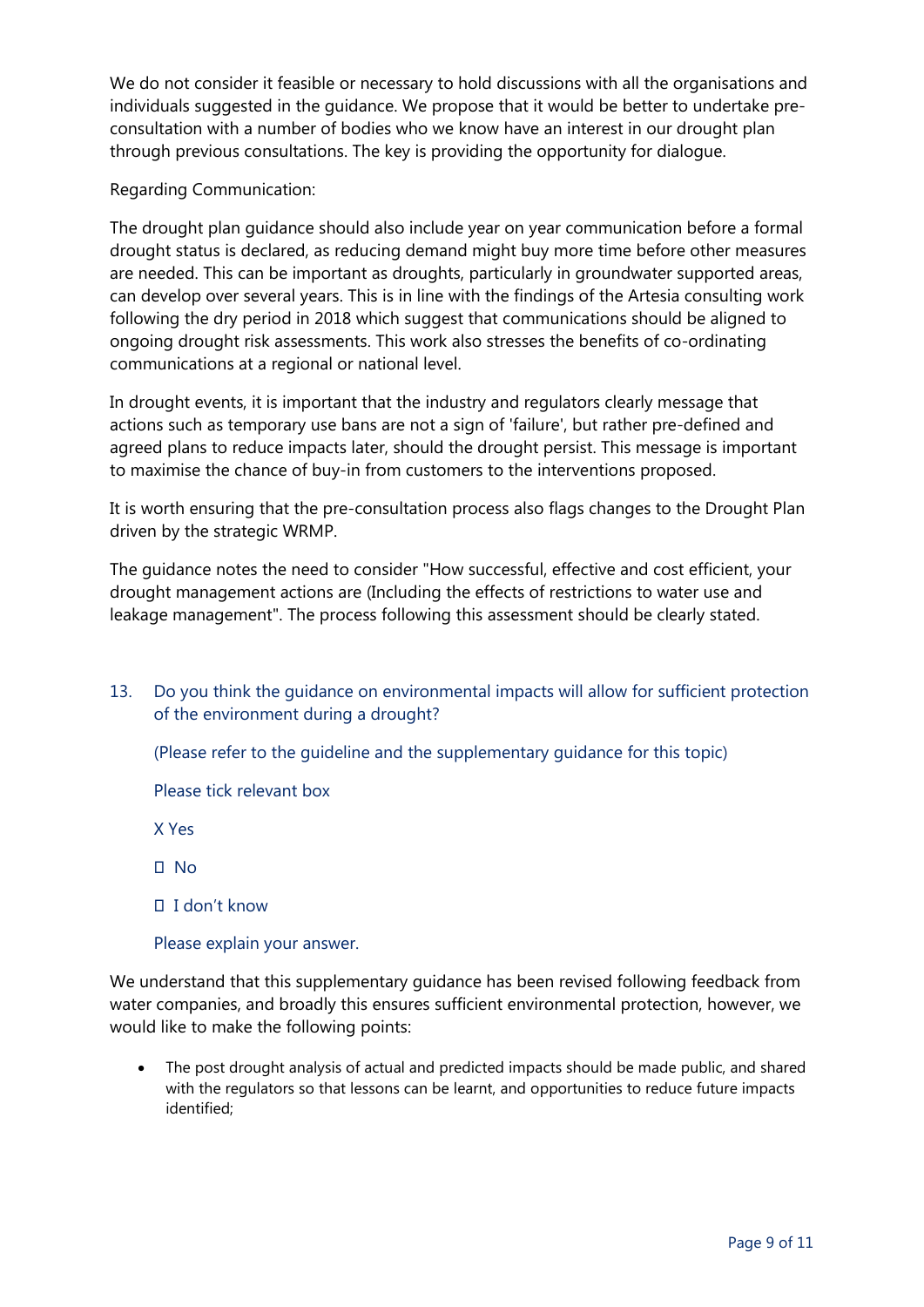- It should be clarified that the mitigation and monitoring actions should be developed in response to company actions over and above the impacts of the drought itself. This is important to ensure clarity, albeit additional company interventions to mitigate the environmental impacts of drought should be encouraged;
- The requirement to "review and update your environmental assessments and associated monitoring plans annually" should be made more clear as to the intention. Considering whether there has been any material change to these assessments, and/or continuing monitoring and a programme of updates (on priority basis) is valuable. However, the assessments can often take one or more years to complete, depending on complexity, including stakeholder engagement. It is not envisaged that all would be updated annually.
- It should be noted that the new hydroecology tool the EA are developing is still in progress, and that user testing has not yet commenced. It may therefore not be available in time for companies to include in their next plans. This should clearly state to use "when available".
- 14. Do you think the guidance on environmental monitoring will allow water companies to assess the impact of their drought actions on the environment?

(Please refer to the guideline and the supplementary guidance for this topic)

Please tick relevant box

- Yes
- $\Box$  No
- X I don't know

#### Please explain your answer. If you ticked no, how could it be improved?

The guidance notes monitoring in the context of understanding "the nature of the environment under 'normal' circumstances, establish the sensitivity of the environment to changes in flow and any especially sensitive features of interest that you need to particularly consider". It should be clear that this is one important aspect, but in-drought monitoring should also seek to understand the impacts of company impacts over and above the drought itself.

It would be useful for local organisations such as Rivers Trusts to have access to the environmental assessments and monitoring plans (as is good practice) and to be involved in discussions as they may be able to support them with citizen science.

It is important for all organisations to prioritise monitoring methods (as included in Appendix 4) on a case by case basis by discussion. The guidance is very prescriptive in some cases, and by agreement with regulators and stakeholders some monitoring may not be required by agreement (e.g. not relevant at certain times of year).

15. Please tell us if you have any other views or comments on these proposed changes that have not been covered by previous questions.